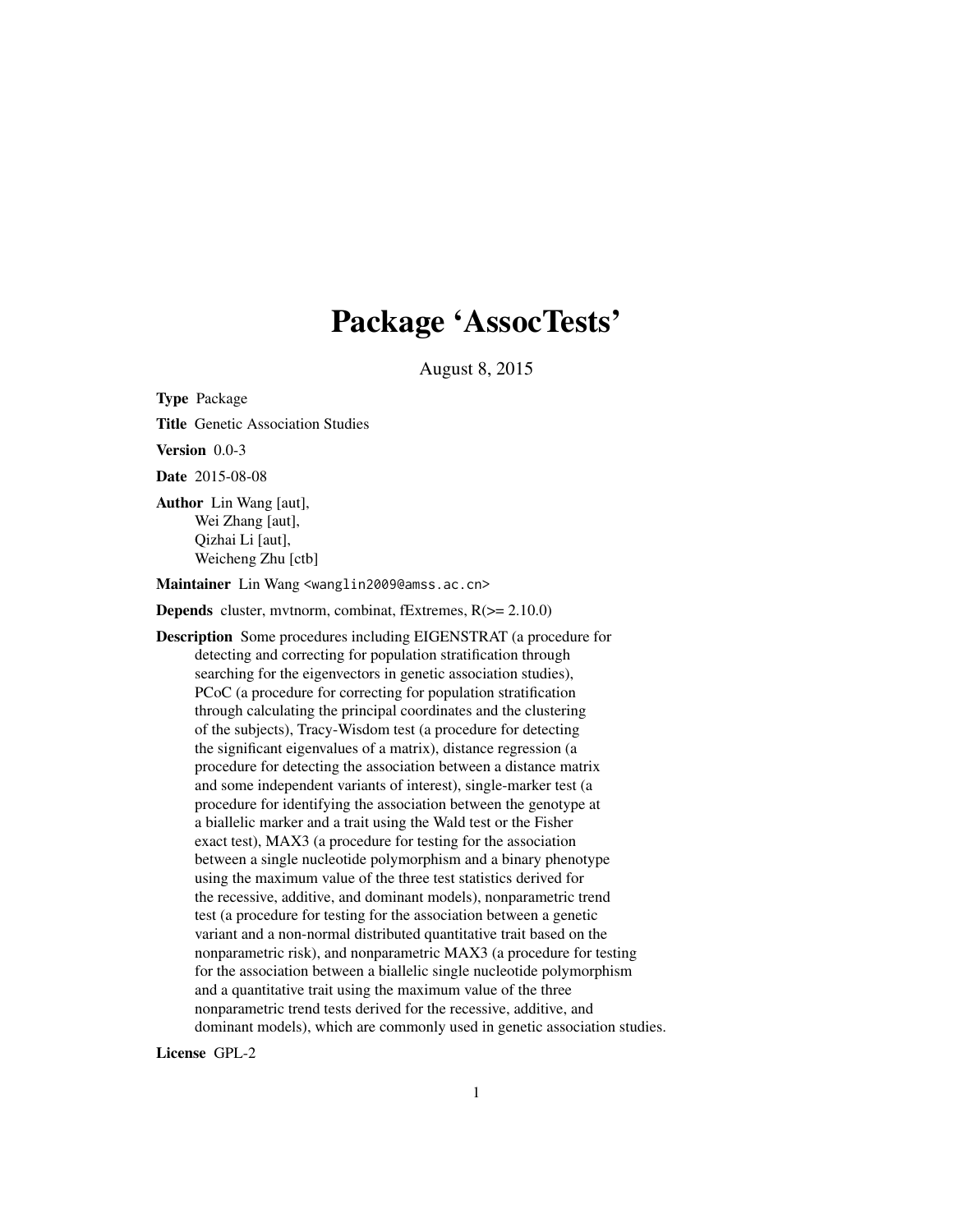<span id="page-1-0"></span>

```
Collate 'AssociationTestWithCorrectPS.R' 'CalculateGapK.R'
     'CalculateWAll.R' 'CalExpect.R' 'ChangeX.R' 'CorrMatNRTest.R'
     'DR_main.R' 'EigenStrat_main.R' 'FindCNumRandom.R'
     'MAX3_main.R' 'MAX3Sign.R' 'MDS.R' 'PCoC_main.R'
     'ModifyNormalization.R' 'NMAX3_main.R' 'NPT_main.R'
     'RhombusFormula.R' 'ScoreTest.R' 'SimilarityMatrix.R'
     'SMT_main.R' 'Str2Num.R' 'TrendTest.R' 'TW_main.R'
     'UniformSample.R' 'UniformTest.R' 'WaldTest.R'
```
NeedsCompilation no

Repository CRAN

Date/Publication 2015-08-08 15:39:20

### R topics documented:

| Index |  |  |  |  |  |  |  |  |  |  |  |  |  |  |  |  |  |  |  |  |  |  |
|-------|--|--|--|--|--|--|--|--|--|--|--|--|--|--|--|--|--|--|--|--|--|--|

<span id="page-1-1"></span>

dr *Distance regression*

#### Description

Conduct the distance regression with or without the adjustment of the covariates to detect the association between a distance matrix and some independent variants of interest.

#### Usage

```
dr(simi.mat, null.space, x.mat, permute = TRUE, n.MonterCarlo = 1000,
 seed = NULL)
```

| simi.mat   | a similarity matrix among the subjects.                                                                                         |
|------------|---------------------------------------------------------------------------------------------------------------------------------|
| null.space | a numeric vector to show the column numbers of the null space in the x.mat.                                                     |
| x.mat      | the covariate matrix which combines the null space and the matrix of interest.                                                  |
| permute    | logical. If TRUE, the Monter Carlo sampling is used without replacement; other-<br>wise, with replacement. The default is TRUE. |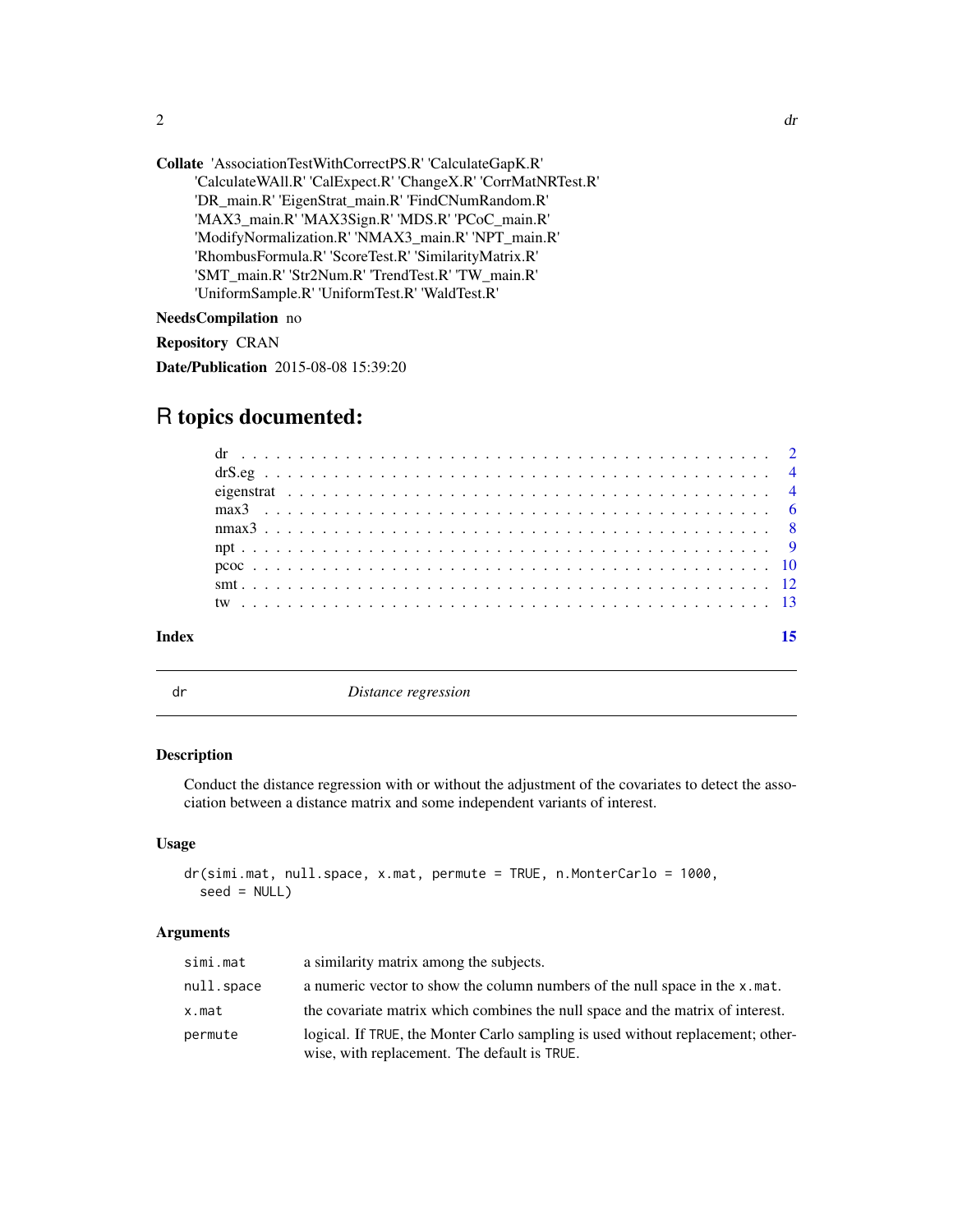#### Details

The pseudo *F* statistic based on the distance regression with or without the adjustment of the covariates detects the association between a distance matrix and some independent variants of interest. A distance matrix can be transformed into a similarity matrix easily.

#### Value

A list with class "htest" containing the following components:

| statistic   |                                                           |
|-------------|-----------------------------------------------------------|
|             | the observed value of the test statistic.                 |
| p.value     |                                                           |
|             | the p-value for the test.                                 |
| alternative |                                                           |
|             | a character string describing the alternative hypothesis. |
| method      |                                                           |
|             | a character string indicating the type of test performed. |
| data.name   |                                                           |
|             | a character string giving the names of the data.          |

#### Author(s)

Lin Wang, Wei Zhang, and Qizhai Li.

#### References

Q Li, S Wacholder, DJ Hunter, RN Hoover, S Chanock, G Thomas, and K Yu. Genetic Background Comparison Using Distance-Based Regression, with Applications in Population Stratification Evaluation and Adjustment. *Genetic Epidemiology*. 2009; 33(5): 432-441.

J Wessel and NJ Schork. Generalized Genomic Distance-Based Regression Methodology for Multilocus Association Analysis. *American Journal of Human Genetics*. 2006; 79(5): 792-806.

MA Zapala and NJ Schork. Multivariate Regression Analysis of Distance Matrices for Testing Associations Between Gene Expression Patterns and Related Variables. *Proceedings of the National Academy of Sciences of the United States of America*. 2006; 103(51): 19430-19435.

```
data(drS.eg)
null.space <- 1
x.mat <- matrix(c(rep(1, 600), rep(0, 200)), ncol=2)
dr(drS.eg, null.space, x.mat, permute = TRUE, n.MonterCarlo = 50, seed = NULL)
```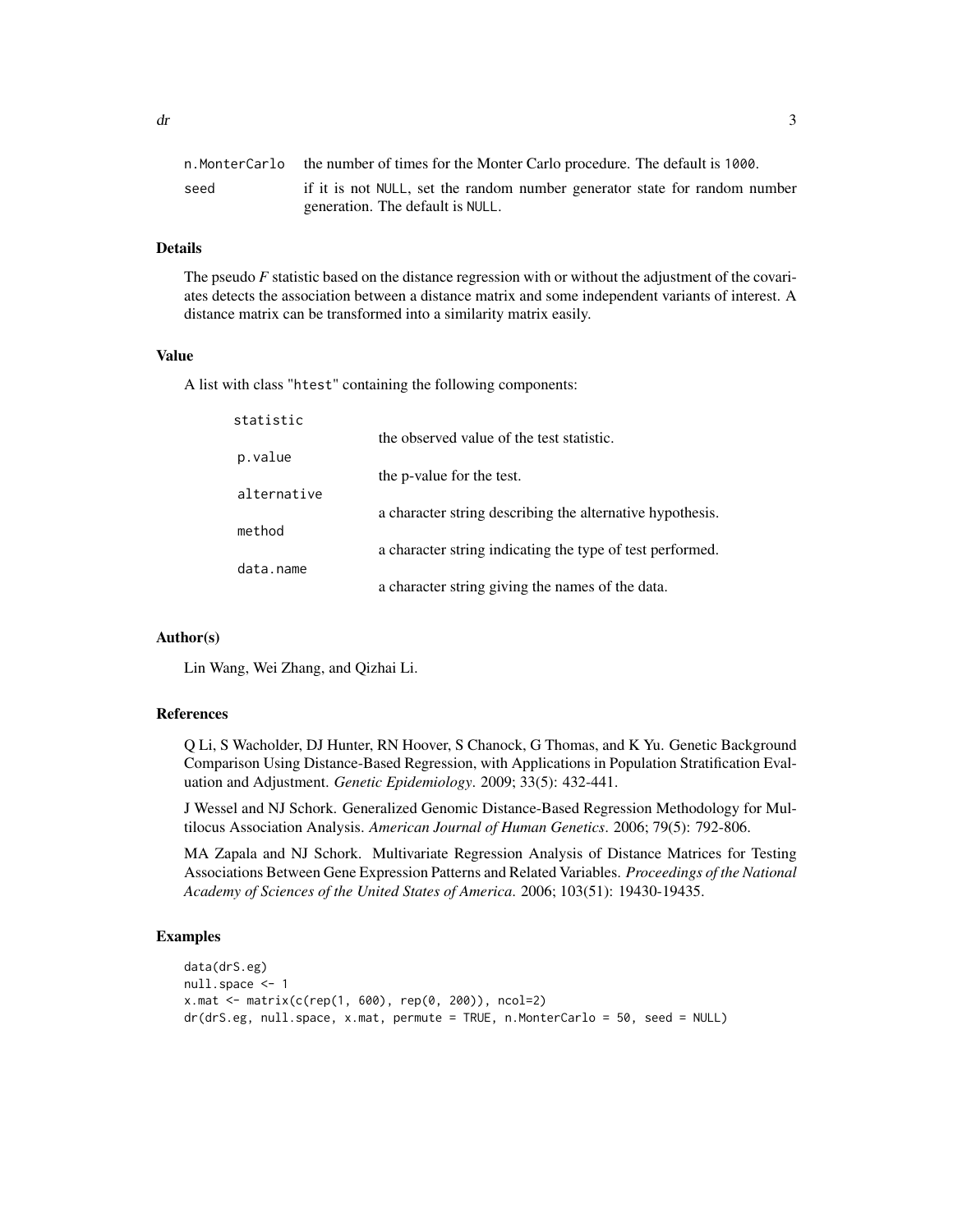<span id="page-3-0"></span>

#### Description

This data set is the toy similarity matrix among the subjects calculated from a toy genotype data set which contains of the genotypes of 400 subjects at 200 markers.

### Usage

data(drS.eg)

eigenstrat *EIGENSTRAT for correcting for population stratification*

#### Description

Find the eigenvectors of the similarity matrix among the subjects used for correcting for population stratification in the population-based genetic association studies.

#### Usage

```
eigenstrat(genoFile = "eigenstratG.eg.txt", outFile.Robj = "out.list",
 outFile.txt = "out.txt", rm.marker.index = NULL,
  rm.subject.index = NULL, miss.val = 9, num.splits = 10, topK = NULL,signt.eigen.level = 0.01, signal.outlier = FALSE, iter.outlier = 5,
  sigma.thresh = 6)
```

| genoFile         | a txt file containing the genotypes $(0, 1, 2, or 9)$ . The element of the file in Row<br>i and Column j represents the genotype at the <i>i</i> th marker of the <i>j</i> th subject. 0,<br>1, and 2 denote the number of risk alleles, and 9 (default) is for the missing<br>genotype. |
|------------------|------------------------------------------------------------------------------------------------------------------------------------------------------------------------------------------------------------------------------------------------------------------------------------------|
| outFile.Robj     | the name of an R object for saving the list of the results which is the same as the<br>return value of this function. The default is "out.list".                                                                                                                                         |
| outFile.txt      | a txt file for saving the eigenvectors corresponding to the top 10 significant<br>eigenvalues.                                                                                                                                                                                           |
| rm.marker.index  |                                                                                                                                                                                                                                                                                          |
|                  | a numeric vector for the indices of the removed markers. The default is NULL.                                                                                                                                                                                                            |
| rm.subject.index |                                                                                                                                                                                                                                                                                          |
|                  | a numeric vector for the indices of the removed subjects. The default is NULL.                                                                                                                                                                                                           |
| miss.val         | the number representing the missing data in the input data. The default is 9. The<br>element 9 for the missing data in the genoFile should be changed according to<br>the value of miss. val.                                                                                            |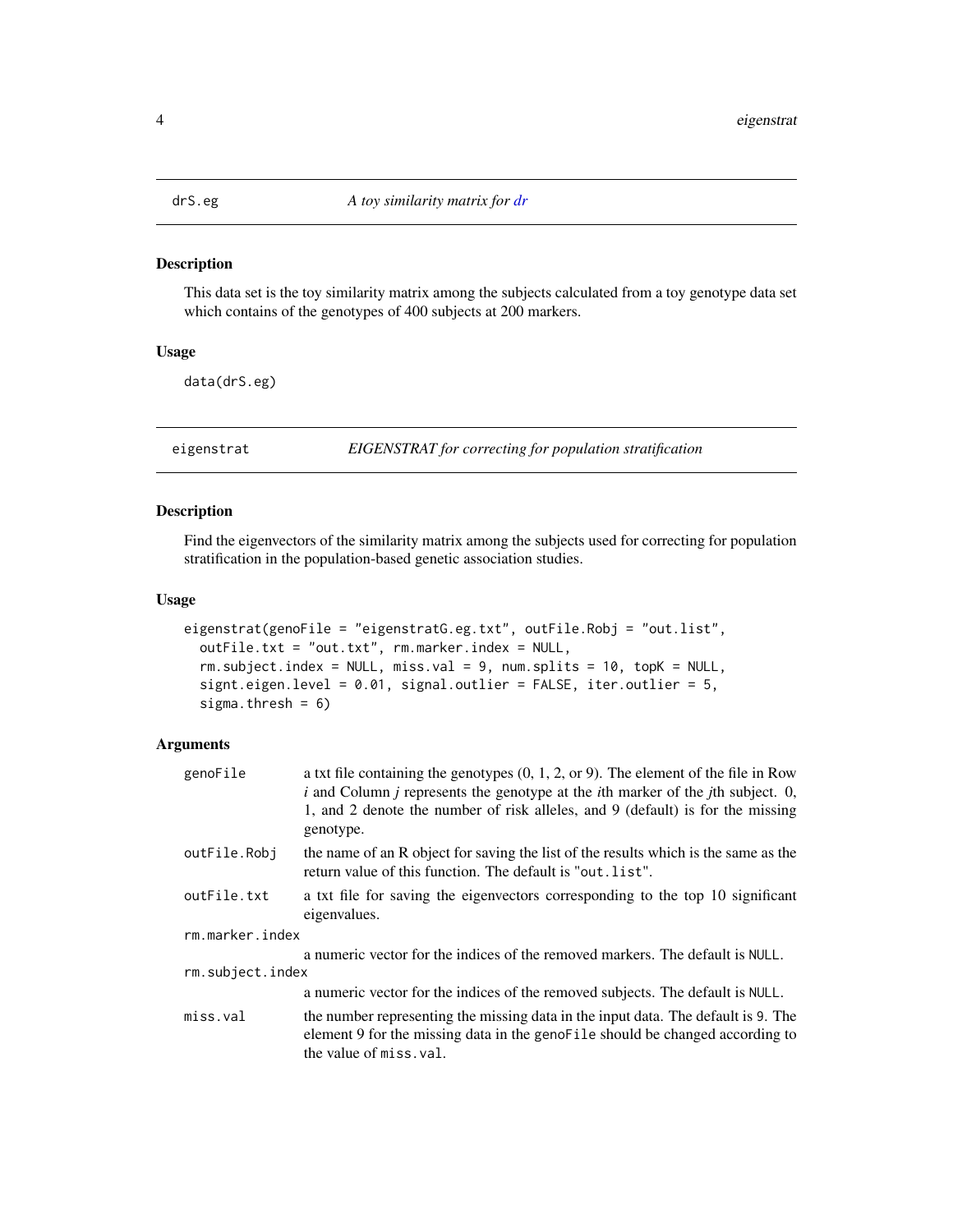#### <span id="page-4-0"></span>eigenstrat 5

| num.splits        | the number of groups into which the markers are split. The default is 10.                                                                   |  |  |  |  |  |
|-------------------|---------------------------------------------------------------------------------------------------------------------------------------------|--|--|--|--|--|
| topK              | the number of eigenvectors to return. If NULL, it is calculated by the Tracy-<br>Wisdom test. The default is NULL.                          |  |  |  |  |  |
| signt.eigen.level |                                                                                                                                             |  |  |  |  |  |
|                   | a numeric value which is the significance level of the Tracy-Wisdom test. It<br>should be 0.05, 0.01, 0.005, or 0.001. The default is 0.01. |  |  |  |  |  |
|                   | signal outlier logical. If TRUE, delete the outliers of the subjects; otherwise, do not search for<br>the outliers. The default is FALSE.   |  |  |  |  |  |
| iter.outlier      | a numeric value that is the iteration time for finding the outliers of the subjects.<br>The default is 5.                                   |  |  |  |  |  |
| sigma.thresh      | a numeric value that is the lower limit for eliminating the outliers. The default<br>is 6.                                                  |  |  |  |  |  |

#### Details

Suppose that a total of *n* cases and controls are randomly enrolled in the source population and a panel of *m* single-nucleotide polymorphisms are genotyped. The genotype at a marker locus is coded as 0, 1, or 2, with the value corresponding to the copy number of risk alleles. All the genotypes are given in the form of a *m\*n* matrix, in which the element in the *i*th row and the *j*th column represents the genotype of the *j*th subject at the *i*th marker. This function calculates the top ten eigenvectors or the eigenvectors with significant eigenvalues of the similarity matrix among the subjects to infer the potential population structure. See also [tw.](#page-12-1)

#### Value

eigenstrat returns a list, which contains the following components:

| num.markers         | the number of the markers excluding the removed markers.       |
|---------------------|----------------------------------------------------------------|
| num.subjects        | the number of the subjects excluding the outliers.             |
| rm.marker.index     | the indices of the removed markers.                            |
| rm.subject.index    | the indices of the removed subjects.                           |
| TW.level            | the significance level of the Tracy-Wisdom test.               |
| signal.outlier      | dealing with the outliers in the subjects or not.              |
| iter.outlier        | the iteration time for finding the outliers.                   |
| sigma.thresh        | the lower limit for eliminating the outliers.                  |
| num.outliers        | the number of the outliers.                                    |
| outliers.index      | the indices of the outliers.                                   |
| num.used.subjects   | the number of the used subjects.                               |
| used.subjects.index | the indices of the used subjects.                              |
| similarity.matrix   | the similarity matrix among the subjects.                      |
| eigenvalues         | the eigenvalues of the similarity matrix.                      |
| eigenvectors        | the eigenvectors corresponding to the eigenvalues.             |
| topK                | the number of the significant eigenvalues.                     |
| TW.stat             | the observed values of the Tracy-Wisdom statistics.            |
| topK.eigenvalues    | the significant eigenvalues.                                   |
| topK.eigenvectors   | the eigenvectors corresponding to the significant eigenvalues. |
| runtime             | the running time of this function.                             |
|                     |                                                                |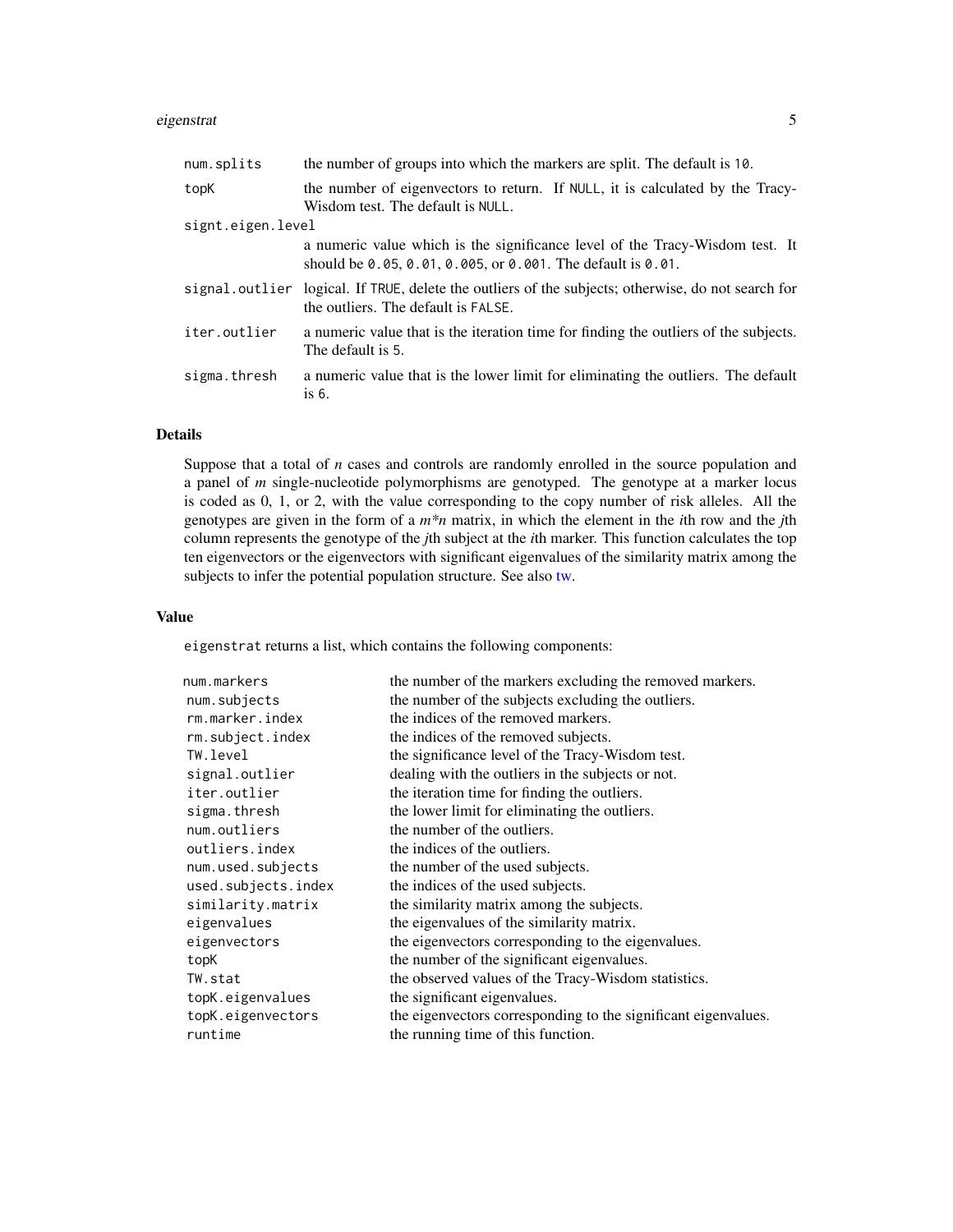#### <span id="page-5-0"></span>Author(s)

Lin Wang, Wei Zhang, and Qizhai Li.

#### References

AL Price, NJ Patterson, RM Plenge, ME Weinblatt, NA Shadick, and D Reich. Principal Components Analysis Corrects for Stratification in Genome-Wide Association Studies. *Nature Genetics*. 2006; 38(8): 904-909.

N Patterson, AL Price, and D Reich. Population Structure and Eigenanalysis. *PloS Genetics*. 2006; 2(12): 2074-2093.

CA Tracy and H Widom. Level-Spacing Distributions and the Airy Kernel. *Communications in Mathematical Physics*. 1994; 159(1): 151-174.

#### Examples

```
eigenstratG.eg \leq matrix(rbinom(3000, 2, 0.5), ncol = 30)
write.table(eigenstratG.eg, file = "eigenstratG.eg.txt", quote = FALSE,
           sep = "", row.name = FALSE, col.name = FALSE)eigenstrat(genoFile = "eigenstratG.eg.txt", outFile.Robj = "eigenstrat.result.list",
            outFile.txt = "eigenstrat.result.txt", rm.marker.index = NULL,
            rm.subject.index = NULL, miss.val = 9, num.splits = 10,topK = NULL, signt.eigen.level = 0.01, signal.outlier = FALSE,
            iter.outlier = 5, sigma.thresh = 6)
```
<span id="page-5-1"></span>max3 *Maximum Test: maximal value of the three Cochran-Armitage trend tests under the recessive, additive, and dominant models*

#### **Description**

Conduct MAX3 (the maximal value of the three Cochran-Armitage trend tests derived for the recessive, additive, and dominant models) based on the trend tests without the adjustment of the covariates or based on the Wald tests with the adjustment of the covariates to test for the association between a single-nucleotide polymorphism and the binary phenotype.

#### Usage

```
max3(y, g, covariates = NULL, Score.test = TRUE, Wald.test = FALSE,rhombus.formula = FALSE)
```

| ۷ | a numeric vector of the observed trait values in which the <i>i</i> th element is for the<br><i>i</i> th subject. The elements should be 0 or 1.                                                                                              |
|---|-----------------------------------------------------------------------------------------------------------------------------------------------------------------------------------------------------------------------------------------------|
| g | a numeric vector of the observed genotype values $(0, 1,$ or 2 denotes the number<br>of risk alleles) in which the <i>i</i> th element is for the <i>i</i> th subject. The missing value<br>is represented by NA. g has the same length as y. |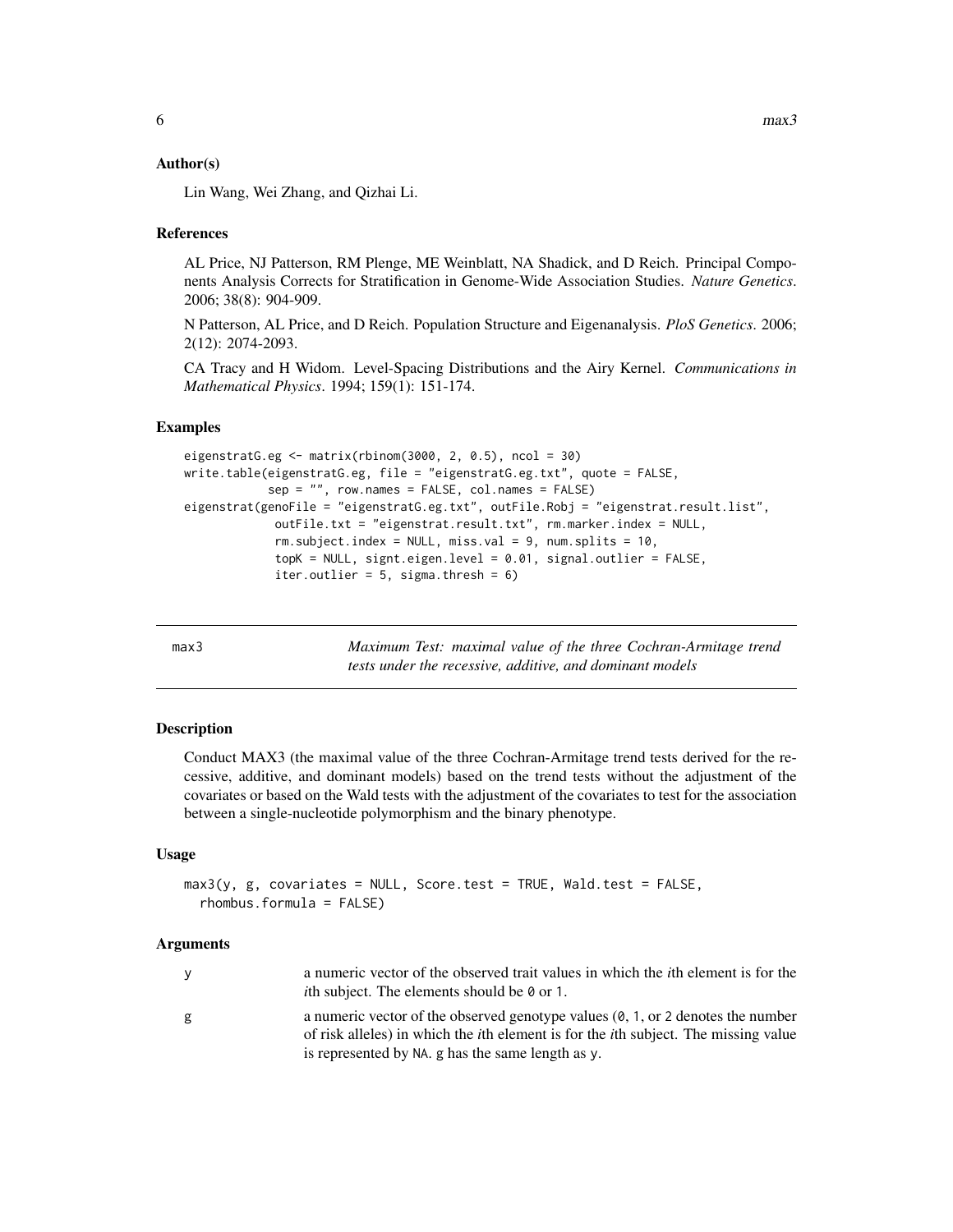| covariates      | a numeric matrix for the covariates used in the model. Each column is for one<br>covariate. The default is NULL, that is, there are no covariates to be adjusted for. |
|-----------------|-----------------------------------------------------------------------------------------------------------------------------------------------------------------------|
| Score.test      | logical. If TRUE, the score tests are used. One of the Score test and the<br>Wald, test should be FALSE, and the other should be TRUE. The default is TRUE.           |
| Wald.test       | logical. If TRUE, the Wald tests are used. One of the Score test and the<br>Wald. test should be FALSE, and the other should be TRUE. The default is FALSE.           |
| rhombus.formula |                                                                                                                                                                       |
|                 | logical. If TRUE, the p-value for the MAX3 is approximated by the rhombus                                                                                             |
|                 | formula. IF FALSE, the 2-fold integration is used to calculate the p-value. The                                                                                       |
|                 | default is FALSE.                                                                                                                                                     |

#### Details

In an association study, the genetic inheritance models (recessive, additive, or dominant) are unknown beforehand. This function can account for the uncertainty of the underlying genetic models and test for the association between a single-nucleotide polymorphism and a binary phenotype with or without correcting for the covariates.

#### Value

A list with class "htest" containing the following components:

| statistic   |                                                           |
|-------------|-----------------------------------------------------------|
|             | the observed value of the test statistic.                 |
| p.value     |                                                           |
|             | the p-value for the test.                                 |
| alternative |                                                           |
|             | a character string describing the alternative hypothesis. |
| method      |                                                           |
|             | a character string indicating the type of test performed. |
| data.name   |                                                           |
|             | a character string giving the names of the data.          |

#### Author(s)

Lin Wang, Wei Zhang, and Qizhai Li.

#### References

Q Li, G Zheng, Z Li, and K Yu. Efficient Approximation of P Value of the Maximum of Correlated Tests, with Applications to Genome-Wide Association Studies. *Annals of Human Genetics*. 2008; 72(3): 397-406.

```
y \le -\text{rep}(c(0, 1), 5)g \leftarrow sample(c(0, 1, 2), 10, replace = TRUE)
max3(y, g, covariates = NULL, Score.test = TRUE, Wald.test = FALSE,rhombus.formula = FALSE)
```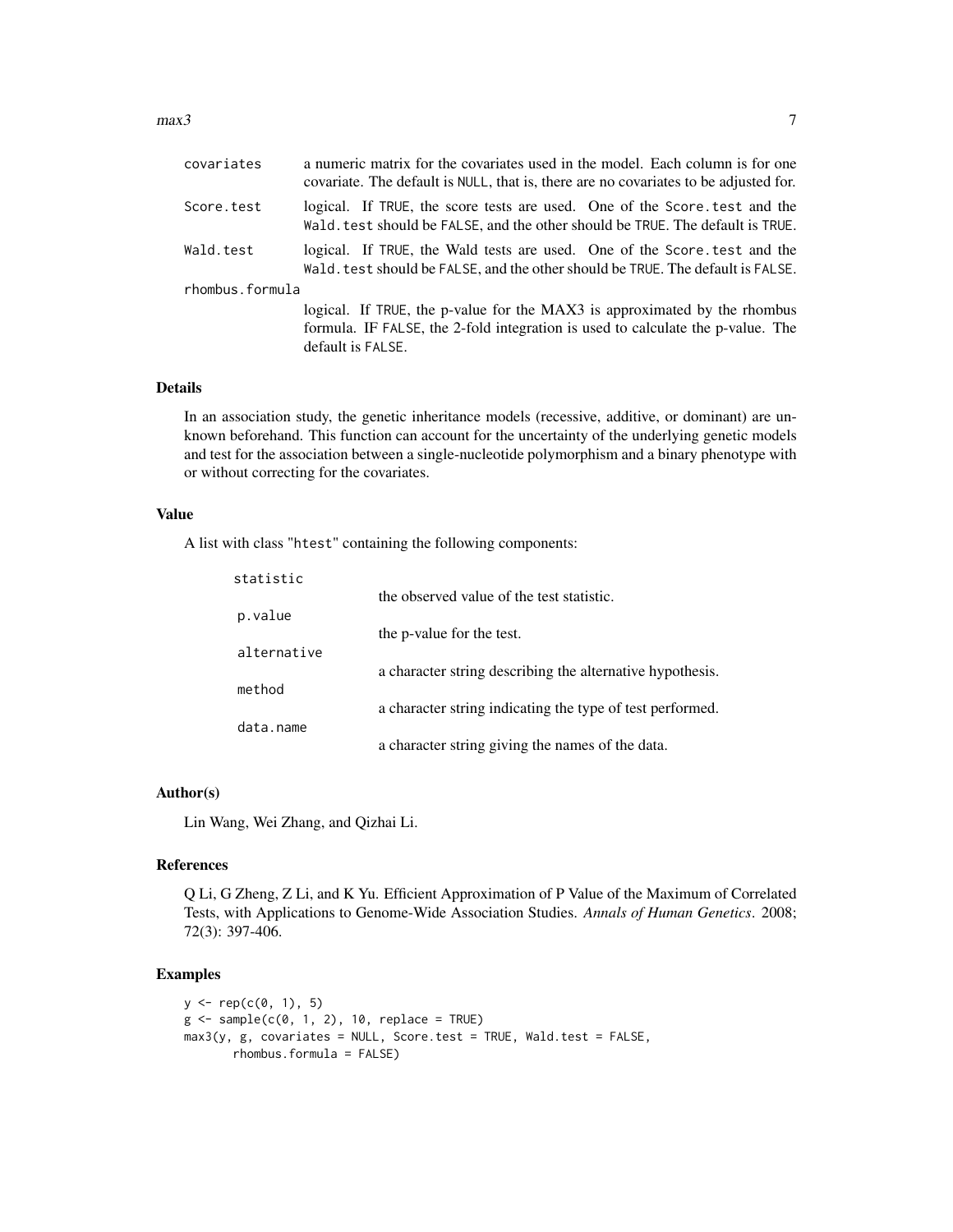$8 \,$  nmax3

```
max3(y, g, covariates = matrix(sample(c(0,1), 20, replace = TRUE), ncol=2),Score.test = TRUE, Wald.test = FALSE, rhombus.formula = FALSE)
```
nmax3 *The NMAX3 based on the nonparametric trend test in a quantitative trait association study*

#### Description

Test for the association between a biallelic SNP and a quantitative trait using the maximum value of the three nonparametric trend tests derived for the recessive, additive, and dominant models. It is a robust procedure against the genetic models.

#### Usage

 $nmax3(y, g)$ 

#### Arguments

| y | a numeric vector of the observed quantitative trait values in which the <i>i</i> th ele-<br>ment is the trait value of the <i>i</i> th subject.                                                                                                             |
|---|-------------------------------------------------------------------------------------------------------------------------------------------------------------------------------------------------------------------------------------------------------------|
| g | a numeric vector of the observed genotype values $(0, 1, \text{or } 2 \text{ denotes the number})$<br>of risk alleles) in which the <i>i</i> th element is the genotype value of the <i>i</i> th subject<br>for a biallelic SNP g has the same length as y. |

#### Details

Under the null hypothesis of no association, the vector of the three nonparametric tests under the recessive, additive, and dominant models asymptotically follows a three-dimensional normal distribution. The p-value can be calculated using the function [pmvnorm](#page-0-0) in the R package "mvtnorm".

This test is different from the MAX3 test using in the function [max3.](#page-5-1) On one hand, the NMAX3 applies to the quantitative traits association studies. However, the MAX3 is used in the case-control association studies. On the other hand, the NMAX3 is based on the nonparametric trend test. However, the MAX3 is based on the Cochran-Armitage trend test.

#### Value

statistic

A list with class "htest" containing the following components:

| statistic   |                                                           |
|-------------|-----------------------------------------------------------|
|             | the observed value of the test statistic.                 |
| p.value     |                                                           |
|             | the p-value for the test.                                 |
| alternative |                                                           |
|             | a character string describing the alternative hypothesis. |
| method      |                                                           |
| data.name   | a character string indicating the type of test performed. |
|             | a character string giving the names of the data.          |
|             |                                                           |

<span id="page-7-0"></span>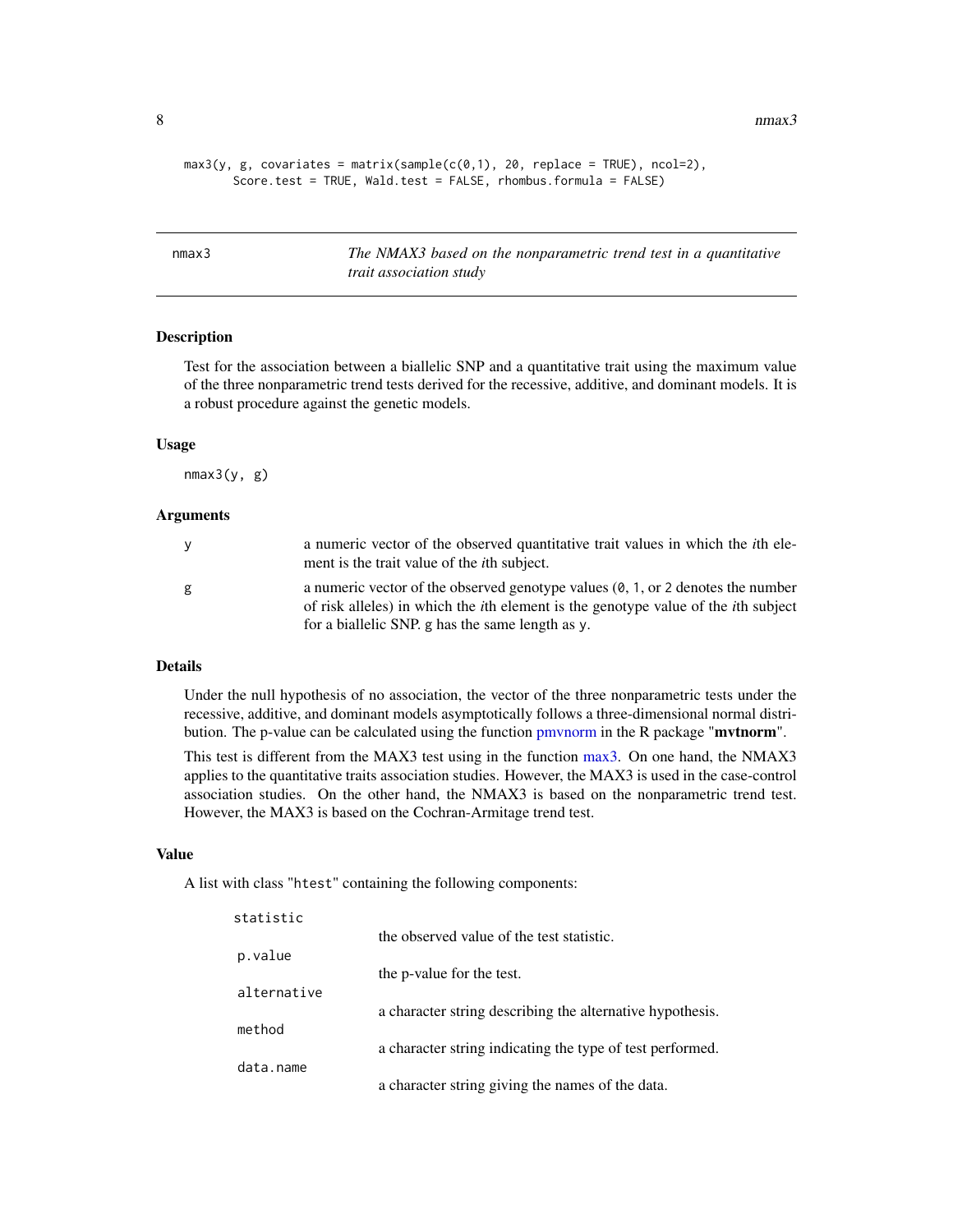#### <span id="page-8-0"></span>Author(s)

Lin Wang, Wei Zhang, and Qizhai Li.

#### References

W Zhang and Q Li. Nonparametric Risk and Nonparametric Odds in Quantitative Genetic Association Studies. *Science Reports (2nd revision)*. 2015.

B Freidlin, G Zheng, Z Li, and JL Gastwirth. Trend Tests for Case-Control Studies of Genetic Markers: Power, Sample Size and Robustness. *Human Heredity*. 2002; 53:146-152.

WG Cochran. Some Methods for Strengthening the Common Chi-Square Tests. *Biometrics*. 1954; 10:417-451.

P Armitage. Tests for Linear Trends in Proportions and Frequencies. *Biometrics*. 1955; 11:375-386.

#### Examples

g <- rbinom(1500, 2, 0.3)  $y \le -0.5 + 0.25 * g + \text{rgev}(1500, 0, 0, 5)$  $nmax3(y, g)$ 

npt *The nonparametric trend test based on the nonparametric risk under a given genetic model*

#### Description

Test for the association between a genetic variant and a non-normal distributed quantitative trait based on the nonparametric risk under a specific genetic model.

#### Usage

npt(y, g, varphi)

| y      | a numeric vector of the observed quantitative trait values in which the <i>i</i> th ele-<br>ment corresponds to the trait value of the <i>i</i> th subject.                                                                                                                  |
|--------|------------------------------------------------------------------------------------------------------------------------------------------------------------------------------------------------------------------------------------------------------------------------------|
| g      | a numeric vector of the observed genotype values $(0, 1, \text{or } 2 \text{ denotes the number})$<br>of risk alleles) in which the <i>i</i> th element is the genotype value of the <i>i</i> th subject<br>for a biallelic SNP. g has the same length as y.                 |
| varphi | a numeric value which represents the genetic model. It should be $\theta$ , $\theta$ , $\theta$ , $\theta$ , $\theta$ , $\theta$<br>which indicates that the calculation is performed under the recessive, additive,<br>or dominant model, respectively. The default is 0.5. |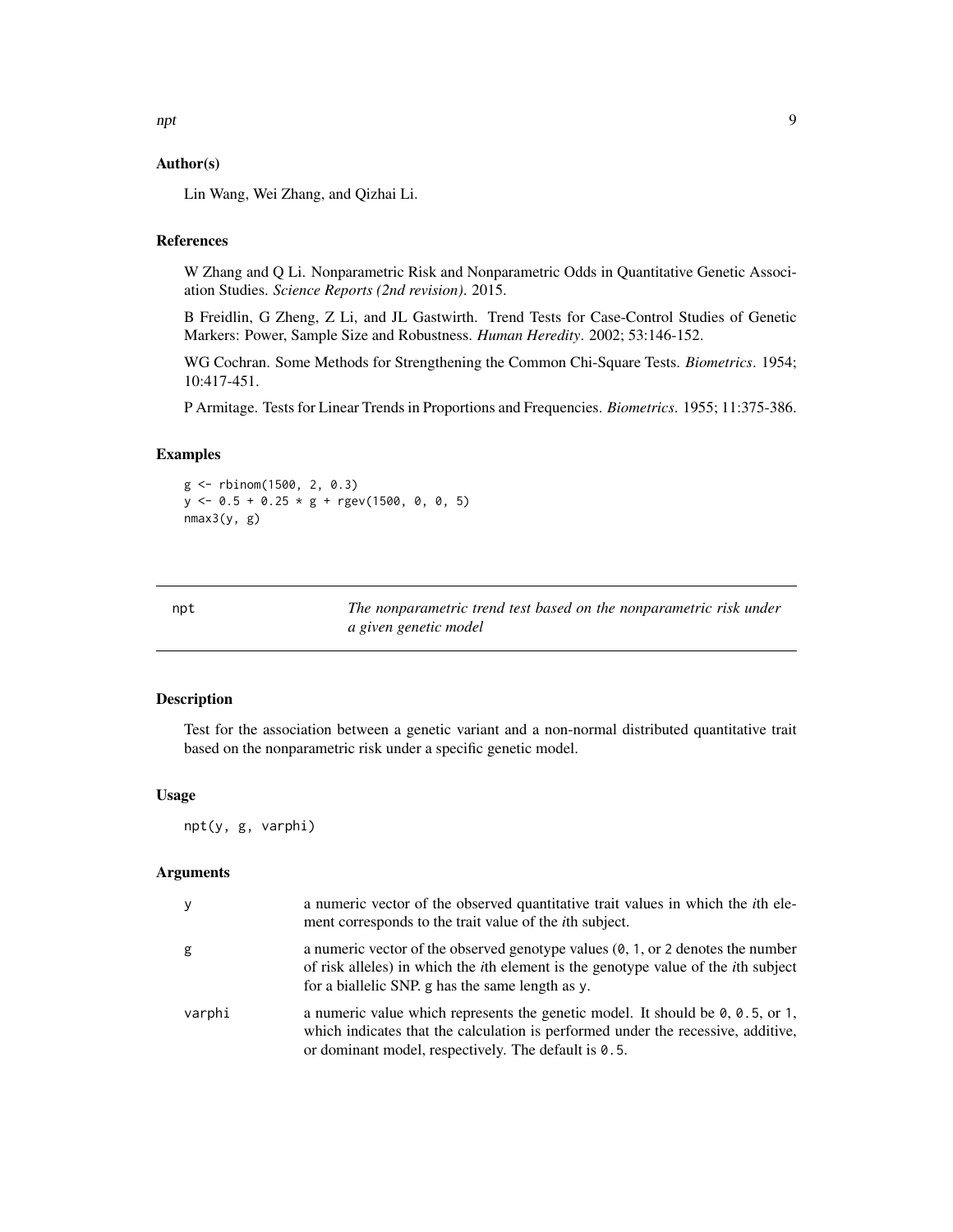#### <span id="page-9-0"></span>Details

For a non-normal distributed quantitative trait, three genetic models (recessive, additive and dominant) used commonly are defined in terms of the nonparametric risk (NR). The recessive, additive, and dominant models can be classified based on the nonparametric risks. More specifically, the recessive, additive, and dominant models refer to  $NR20 > NR10 = 1/2$ ,  $NR12 = NR10 > 1/2$ , and  $NR10 = NR20 > 1/2$ , respectively, where  $NR10$  and  $NR20$  are the nonparametric risks of the groups with the genotypes 1 and 2 relative to the group with the genotype 0, respectively, and NR12 is the nonparametric risk of the group with the genotype 2 relative to the group with the genotype 1.

varphi can be  $\emptyset$ ,  $\emptyset$ . 5, or 1 for the recessive, additive, or dominant model, respectively. When varphi is 0, the test is constructed under the recessive model by pooling together the subjects with the genotypes 0 and 1. Similarly, when varphi is 1, the test is constructed under the dominant model by pooling together the subjects with the genotypes 1 and 2. When varphi is  $0.5$ , the test is based on the weighted sum of NR10 and NR12.

#### Value

A list with class "htest" containing the following components:

| statistic   |                                                           |
|-------------|-----------------------------------------------------------|
|             | the observed value of the test statistic.                 |
| p.value     |                                                           |
|             | the p-value for the test.                                 |
| alternative |                                                           |
|             | a character string describing the alternative hypothesis. |
| method      |                                                           |
|             | a character string indicating the type of test performed. |
| data.name   |                                                           |
|             | a character string giving the names of the data.          |

#### Author(s)

Lin Wang, Wei Zhang, and Qizhai Li.

#### Examples

```
g <- rbinom(1500, 2, 0.3)
y \le -0.5 + 0.25 * g + \text{rgev}(1500, 0, 0, 5)npt(y, g, varphi = 0.5)
```
pcoc *PCoC for correcting for population stratification*

#### Description

Identify the clustered and continuous patterns of the genetic variation using the PCoC, which calculates the principal coordinates and the clustering of the subjects for correcting for PS.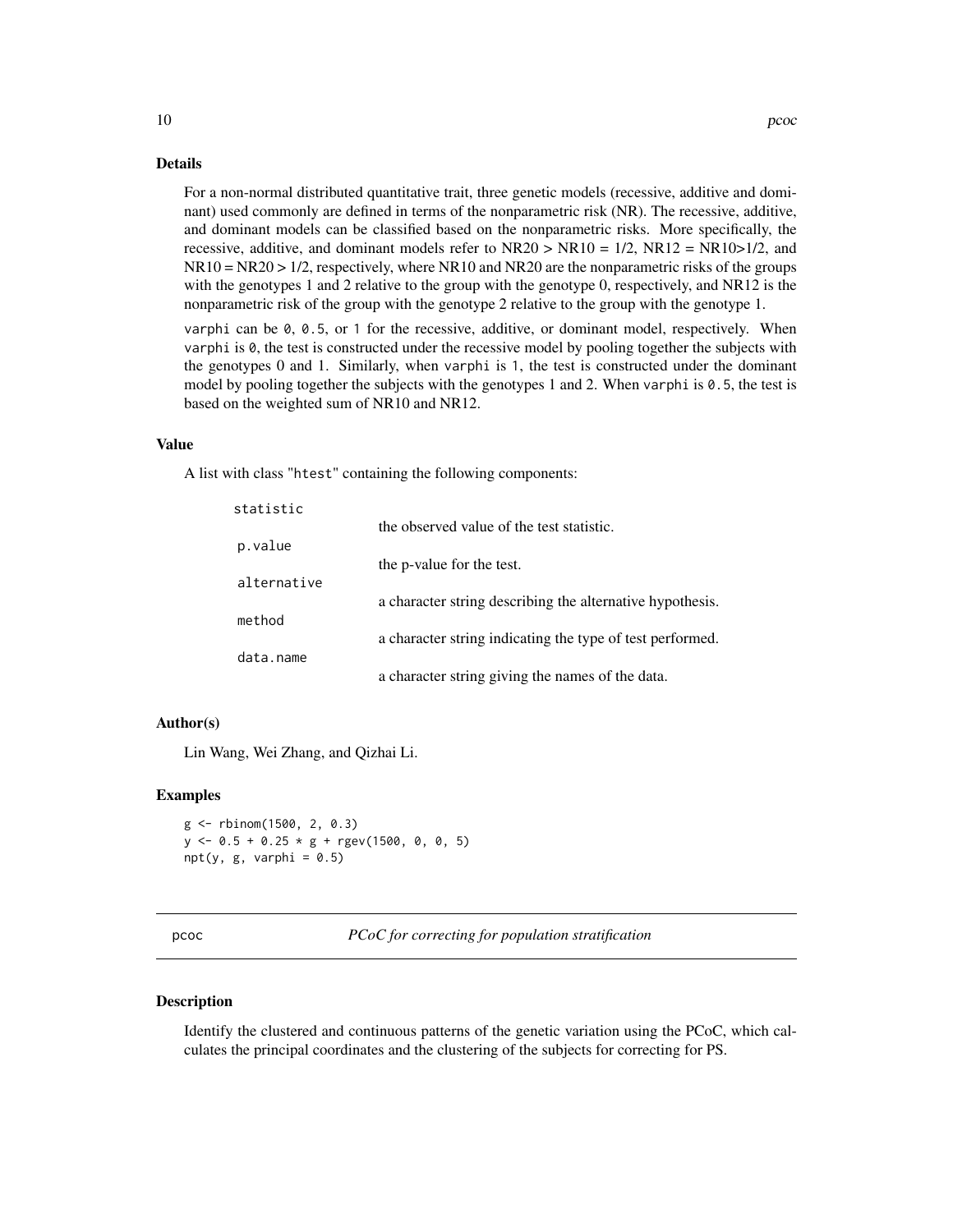$p\cos\theta$  11

#### Usage

```
pcoc(genoFile = "pcocG.eg.txt", outFile.txt = "pcoc.result.txt",
  n.MonterCarlo = 1000, num.splits = 10, missval = 9)
```
#### Arguments

| genoFile      | a txt file containing the genotypes $(0, 1, 2, \text{or } 9)$ . The element of the file in Row<br>$i$ and Column $j$ represents the genotype at the $i$ th marker of the $j$ th subject. 0, |
|---------------|---------------------------------------------------------------------------------------------------------------------------------------------------------------------------------------------|
|               |                                                                                                                                                                                             |
|               | 1, and 2 denote the number of risk alleles, and 9 (default) is for the missing                                                                                                              |
|               | genotype.                                                                                                                                                                                   |
| outFile.txt   | a txt file for saving the result of this function.                                                                                                                                          |
| n.MonterCarlo | the number of times for the Monter Carlo procedure. The default is 1000.                                                                                                                    |
| num.splits    | the number of groups into which the markers are split. The default is 10.                                                                                                                   |
| miss.val      | the number representing the missing data in the input data. The default is 9. The                                                                                                           |
|               | element 9 for the missing data in the geno-File should be changed according to                                                                                                              |
|               | the value of miss. val.                                                                                                                                                                     |

#### Details

The hidden population structure is a possible confounding effect in the large-scale genome-wide association studies. Cases and controls might have systematic differences because of the unrecognized population structure. The PCoC procedure uses the techniques from the multidimensional scaling and the clustering to correct for the population stratification. The PCoC could be seen as an extension of the EIGENSTRAT.

#### Value

A list of principal.coordinates and cluster. principal.coordinates is the principal coordinates and cluster is the clustering of the subjects. If the number of the clusters is only one, cluster is omitted.

#### Author(s)

Lin Wang, Wei Zhang, and Qizhai Li.

#### References

Q Li and K Yu. Improved Correction for Population Stratification in Genome-Wide Association Studies by Identifying Hidden Population Structures. *Genetic Epidemiology*. 2008; 32(3): 215- 226.

KV Mardia, JT Kent, and JM Bibby. Multivariate Analysis. *New York: Academic Press*. 1976.

```
pcocG.eg <- matrix(rbinom(4000, 2, 0.5), ncol = 40)
write.table(pcocG.eg, file = "pcocG.eg.txt", quote = FALSE,
      sep = "", row.names = FALSE, col.names = FALSE)
pcoc(genoFile = "pcocG.eg.txt", outFile.txt = "pcoc.result.txt",
      n.MonterCarlo = 50, num.splits = 10, miss.val = 9)
```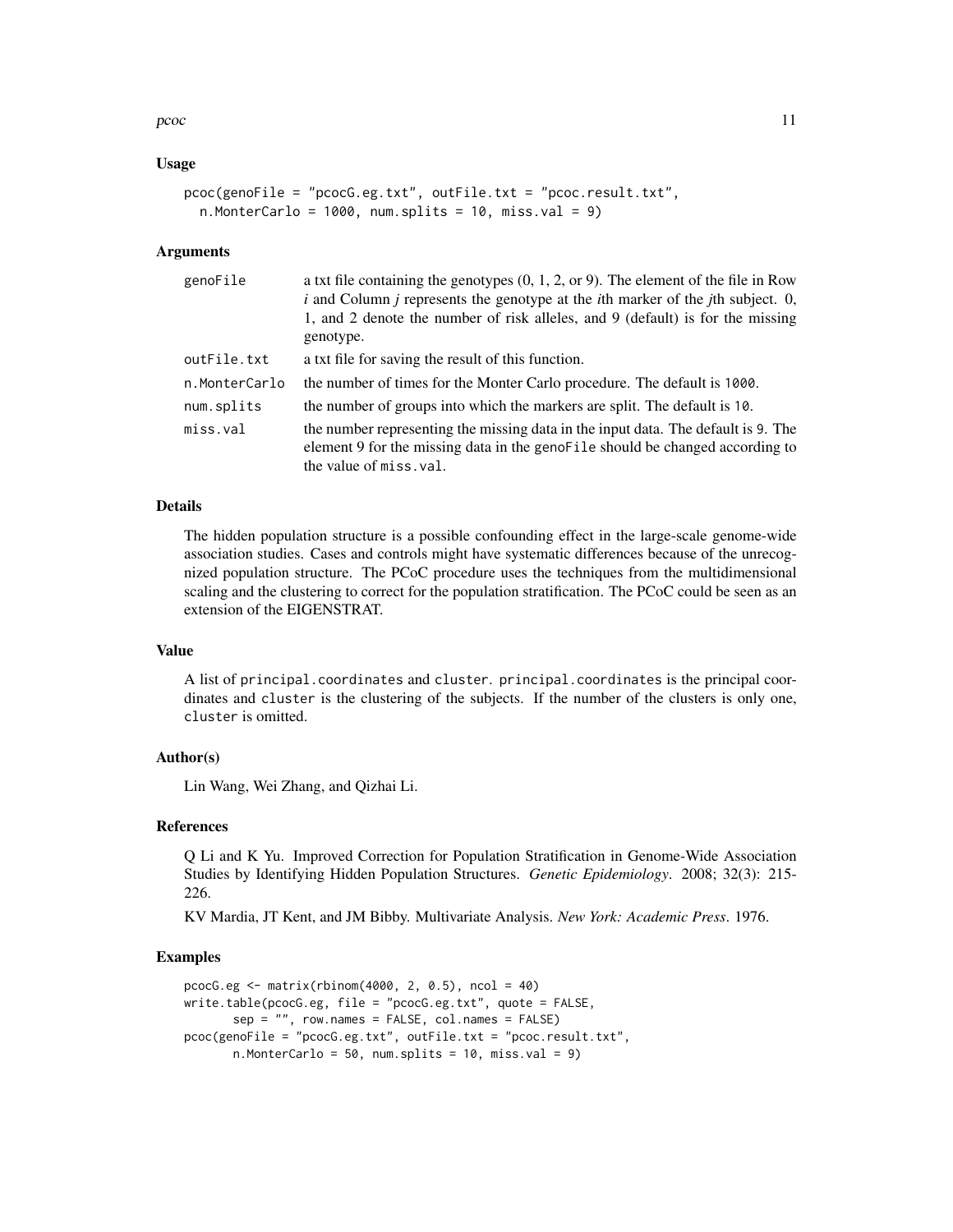#### <span id="page-11-0"></span>Description

Conduct the single-marker test in an association study to test for the association between the genotype at a biallelic marker and a trait.

#### Usage

```
smt(y, g, covariates = NULL, min.count = 5, missing.rate = <math>0.2</math>,y.continuous = FALSE)
```
#### Arguments

| <b>V</b>     | a numeric vector of the observed trait values in which the <i>i</i> th element is for the<br><i>i</i> th subject. The elements could be discrete $(0 \text{ or } 1)$ or continuous. The missing<br>value is represented by NA.                                                                                                       |
|--------------|--------------------------------------------------------------------------------------------------------------------------------------------------------------------------------------------------------------------------------------------------------------------------------------------------------------------------------------|
| g            | a numeric vector of the observed genotype values $(0, 1,$ or 2 denotes the number<br>of risk alleles) in which the <i>i</i> th element is for the <i>i</i> th subject. The missing value<br>is represented by NA. g has the same length as y.                                                                                        |
| covariates   | an optional data frame, list or environment containing the covariates used in the<br>model. The default is NULL, that is, there are no covariates.                                                                                                                                                                                   |
| min.count    | a critical value to decide which method is used to calculate the p-value when<br>the trait is discrete and covariates = NULL. If the minimum number of the<br>elements given a specific trait value and a specific genotype value is less than<br>min. count, the Fisher exact test is adopted; otherwise, the Wald test is adopted. |
| missing.rate | the highest missing rate of the genotype values that this function can tolerate.                                                                                                                                                                                                                                                     |
| y.continuous | logical. If TRUE, y is continuous; otherwise, y is discrete.                                                                                                                                                                                                                                                                         |

#### Details

Single-marker analysis is a core in many gene-based or pathway-based procedures, such as the truncated p-value combination and the minimal p-value.

#### Value

smt returns a list with class "htest".

If y is continuous, the list contains the following components:

#### statistic

|             | the observed value of the test statistic.                 |
|-------------|-----------------------------------------------------------|
| p.value     |                                                           |
|             | the p-value for the test.                                 |
| alternative |                                                           |
|             | a character string describing the alternative hypothesis. |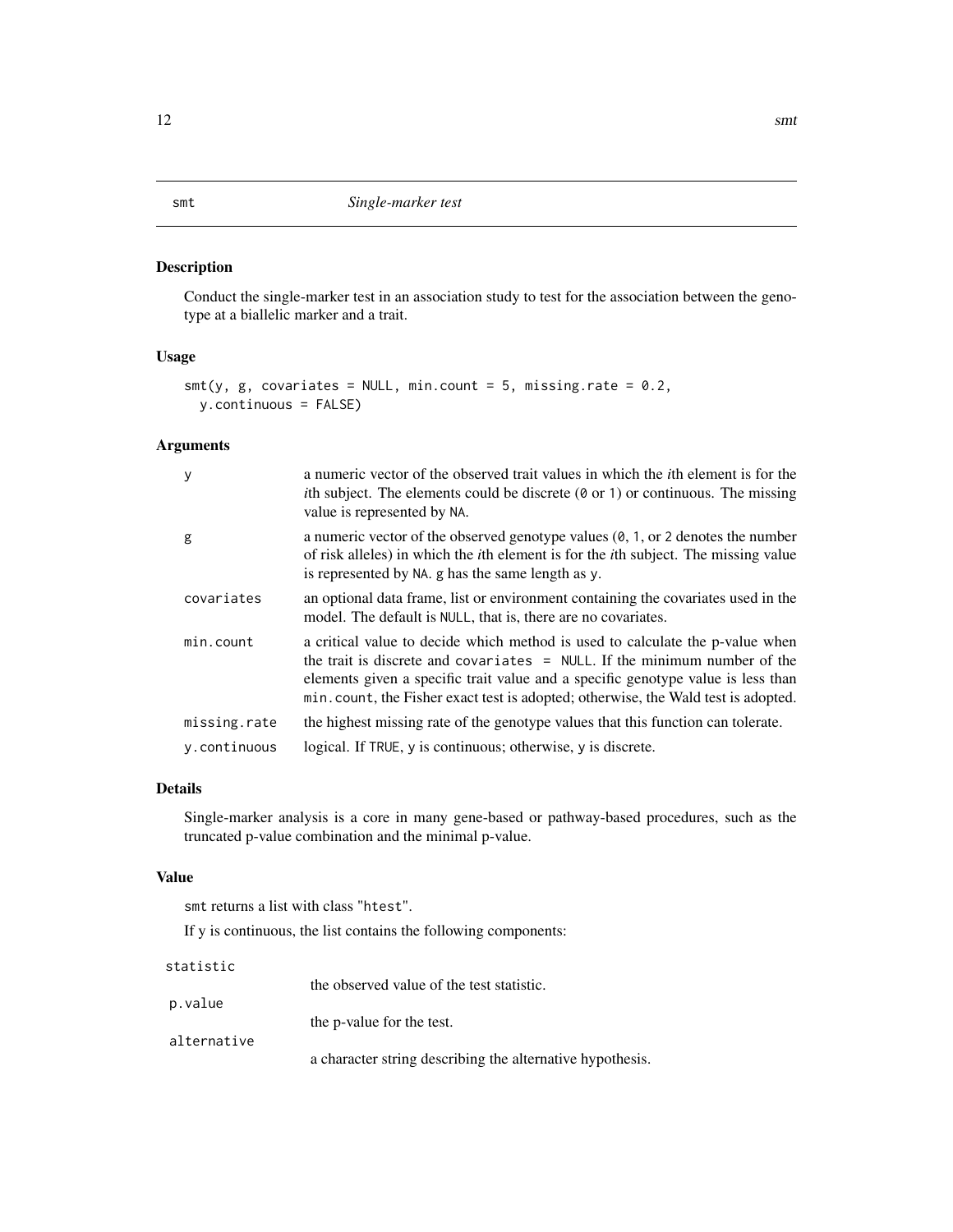<span id="page-12-0"></span>

| method      |                                                                                                                            |
|-------------|----------------------------------------------------------------------------------------------------------------------------|
|             | a character string indicating the type of test performed.                                                                  |
| data.name   |                                                                                                                            |
|             | a character string giving the names of the data.                                                                           |
| sample.size |                                                                                                                            |
|             | a vector giving the numbers of the subjects with the genotypes $\theta$ , 1, and 2 (n $\theta$ , n1, and n2, respectively) |

If y is discrete, the list contains the following components:

| statistic   |                                                                                                                          |  |  |
|-------------|--------------------------------------------------------------------------------------------------------------------------|--|--|
|             | the observed value of the test statistic.                                                                                |  |  |
| p.value     |                                                                                                                          |  |  |
|             | the p-value for the test.                                                                                                |  |  |
| alternative |                                                                                                                          |  |  |
|             | a character string describing the alternative hypothesis.                                                                |  |  |
| method      |                                                                                                                          |  |  |
|             | a character string indicating the type of test performed.                                                                |  |  |
| data.name   |                                                                                                                          |  |  |
|             | a character string giving the names of the data.                                                                         |  |  |
| sample.size |                                                                                                                          |  |  |
|             | a vector giving the number of the subjects with the trait value 1 and the genotype $\theta$ (r $\theta$ ), the number of |  |  |
| bad.obs     |                                                                                                                          |  |  |
|             | a vector giving the number of the missing genotype values with the trait value 1 (r.miss), the number c                  |  |  |

#### Author(s)

Lin Wang, Wei Zhang, and Qizhai Li.

#### Examples

```
y \leftarrow rep(c(\emptyset, 1), 25)g \leftarrow sample(c(0, 1, 2), 50, replace = TRUE)smt(y, g, covariates = NULL, min.count=5,
         missing.rate=0.20, y.continuous = FALSE)
```
<span id="page-12-1"></span>tw *Tracy-Wisdom test*

### Description

Find the significant eigenvalues of a matrix.

#### Usage

```
tw(eigenvalues, eigenL, criticalpoint = 2.0234)
```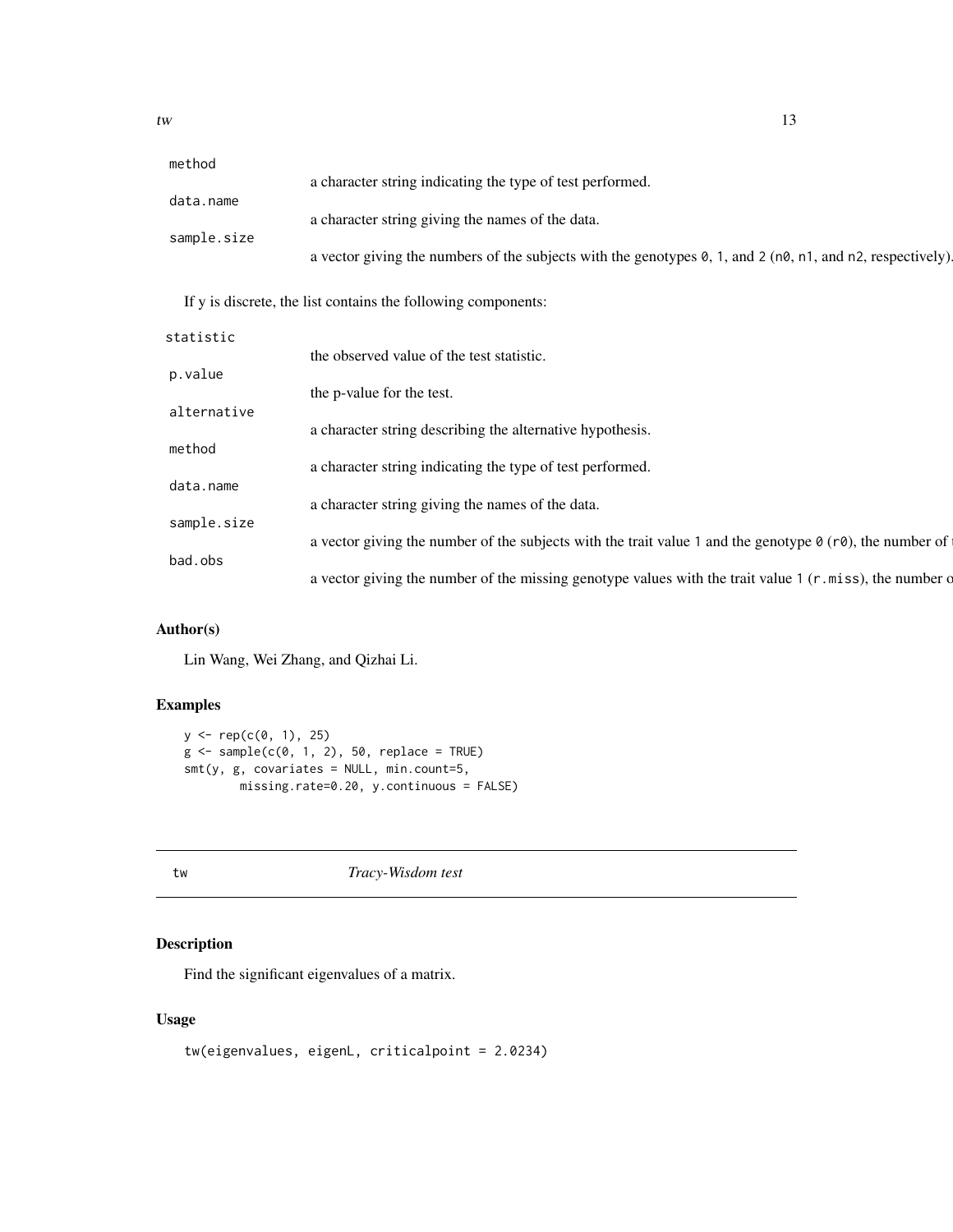### Arguments

| eigenvalues   | a numeric vector whose elements are the eigenvalues of a matrix. The values<br>should be sorted in the descending order.                                                                                                                  |
|---------------|-------------------------------------------------------------------------------------------------------------------------------------------------------------------------------------------------------------------------------------------|
| eigenL        | the number of the eigenvalues.                                                                                                                                                                                                            |
| criticalpoint | a numeric value corresponding to the significance level. If the significance level<br>is 0.05, 0.01, 0.005, or 0.001, the critical point should be set to be $0.9793$ ,<br>2.0234, 2.4224, or 3.2724, accordingly. The default is 2.0234. |

#### Value

A list with class "htest" containing the following components:

| statistic   |                                                           |
|-------------|-----------------------------------------------------------|
|             | a vector of the Tracy-Wisdom statistics.                  |
| alternative |                                                           |
|             | a character string describing the alternative hypothesis. |
| method      |                                                           |
|             | a character string indicating the type of test performed. |
| data.name   |                                                           |
|             | a character string giving the name of the data.           |
| SigntEigenL |                                                           |
|             | the number of the significant eigenvalues.                |

#### Author(s)

Lin Wang, Wei Zhang, and Qizhai Li.

#### References

N Patterson, AL Price, and D Reich. Population Structure and Eigenanalysis. *PloS Genetics*. 2006; 2(12): 2074-2093.

CA Tracy and H Widom. Level-Spacing Distributions and the Airy Kernel. *Communications in Mathematical Physics*. 1994; 159(1): 151-174.

```
tw(eigenvalues = c(5, 3, 1, 0), eigen <math>L = 4</math>, critical point = 2.0234)
```